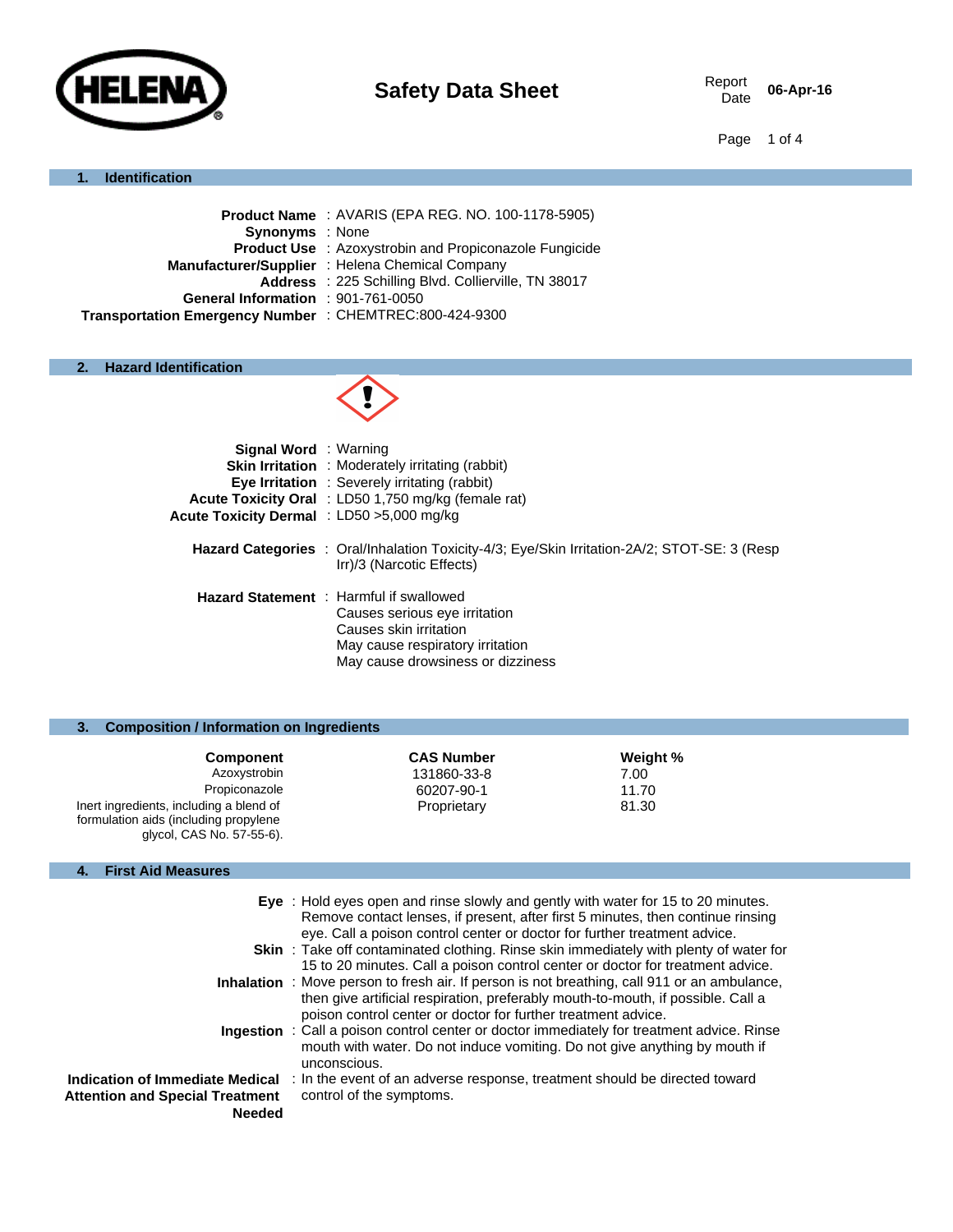

06-Apr-16

Page 2 of 4

#### **5. Fire Fighting Measures**

|                 | <b>Extinguishing Media</b> : Use dry chemical, foam or carbon dioxide extinguishing media. If water is<br>used, dike and collect runoff.                                                                                       |
|-----------------|--------------------------------------------------------------------------------------------------------------------------------------------------------------------------------------------------------------------------------|
|                 |                                                                                                                                                                                                                                |
|                 | Specific Hazards Arising from the : During a fire, irritating and possibly toxic gases may be generated by thermal                                                                                                             |
| <b>Chemical</b> | decomposition or combustion.                                                                                                                                                                                                   |
|                 | Special Fire Fight Proc : Wear self-contained breathing apparatus and full protective clothing. Evacuate<br>nonessential personnel from the area to prevent human exposure to fire,<br>smoke, fumes or products of combustion. |

#### **6. Accidental Release Measures**

| <b>Personal Precautions</b>                                        | : Keep unprotected and unnecessary personnel out of spill area.                                                                                                                                                                                                     |
|--------------------------------------------------------------------|---------------------------------------------------------------------------------------------------------------------------------------------------------------------------------------------------------------------------------------------------------------------|
| <b>Protective Equipment</b>                                        | : Splashproof goggles or face shield, impervious gloves, impervious apron and<br>footwear. Respiratory protection not normally needed. Eyewash and emergency<br>shower should be available in work area.                                                            |
| <b>Emergency Procedures</b>                                        | : Contain spill to prevent spreading or contaminating soil or from entering sewer<br>and drainage systems or any body of water. Clean up spills immediately.                                                                                                        |
| <b>Methods and Materials for</b><br><b>Containment and Cleanup</b> | : Cover entire spill with absorbent material and place in compatible disposal<br>container. Wash area with hard water detergent (e.g., Tide, Joy or Spic and<br>Span). Pick up wash liquid with additional absorbent and place in compatible<br>disposal container. |

| 7. Handling and Storage            |                                                                                                                                                                                                    |
|------------------------------------|----------------------------------------------------------------------------------------------------------------------------------------------------------------------------------------------------|
|                                    |                                                                                                                                                                                                    |
|                                    | <b>Precautions for Safe Handling</b> : Keep out of reach of children and domestic animals. Prevent eating, drinking,<br>tobacco use and cosmetic application in areas where there is potential for |
|                                    | exposure to the material. Wash thoroughly with soap and water after handling.                                                                                                                      |
| <b>Conditions for Safe Storage</b> | : Store in a well-ventilated, secure area. Keep locked up.                                                                                                                                         |

#### **8. Exposure Controls / Personal Protection**

|                                      | <b>TLV/PEL</b> : No PEL or TLV established for mixture or ingredients.                                                |
|--------------------------------------|-----------------------------------------------------------------------------------------------------------------------|
|                                      | Appropriate Engineering Controls : Use effective engineering controls to comply with occupational exposure limits, if |
|                                      | applicable.                                                                                                           |
| <b>Personal Protective Equipment</b> | : Splashproof goggles or face shield, impervious gloves, impervious apron and                                         |
|                                      | footwear. Respiratory protection not normally needed. Eyewash and emergency                                           |
|                                      | shower should be available in work area.                                                                              |

#### **9. Physical and Chemical Properties**

| Odor/Appearance : Opaque yellow liquid with xylene odor.       |
|----------------------------------------------------------------|
| Flash Point, <sup>o</sup> F : >212 Degrees F.                  |
| Boiling Point, <sup>o</sup> F : Not available                  |
| Melting Point(Freezing point), <sup>o</sup> C : Not applicable |
| Vapor Pressure, mm Hg @ 20 °C : Not established for mixture    |
| Vapor Density : Not determined                                 |
| Solubility in Water : Not determined                           |
| <b>Molecular Formula</b> : Not applicable, formulated mixture. |
| Density, g/mL $@$ 25 °C : 1.033                                |
| <b>Evaporation Rate(Butyl Acetate = : Not determined</b>       |
|                                                                |
|                                                                |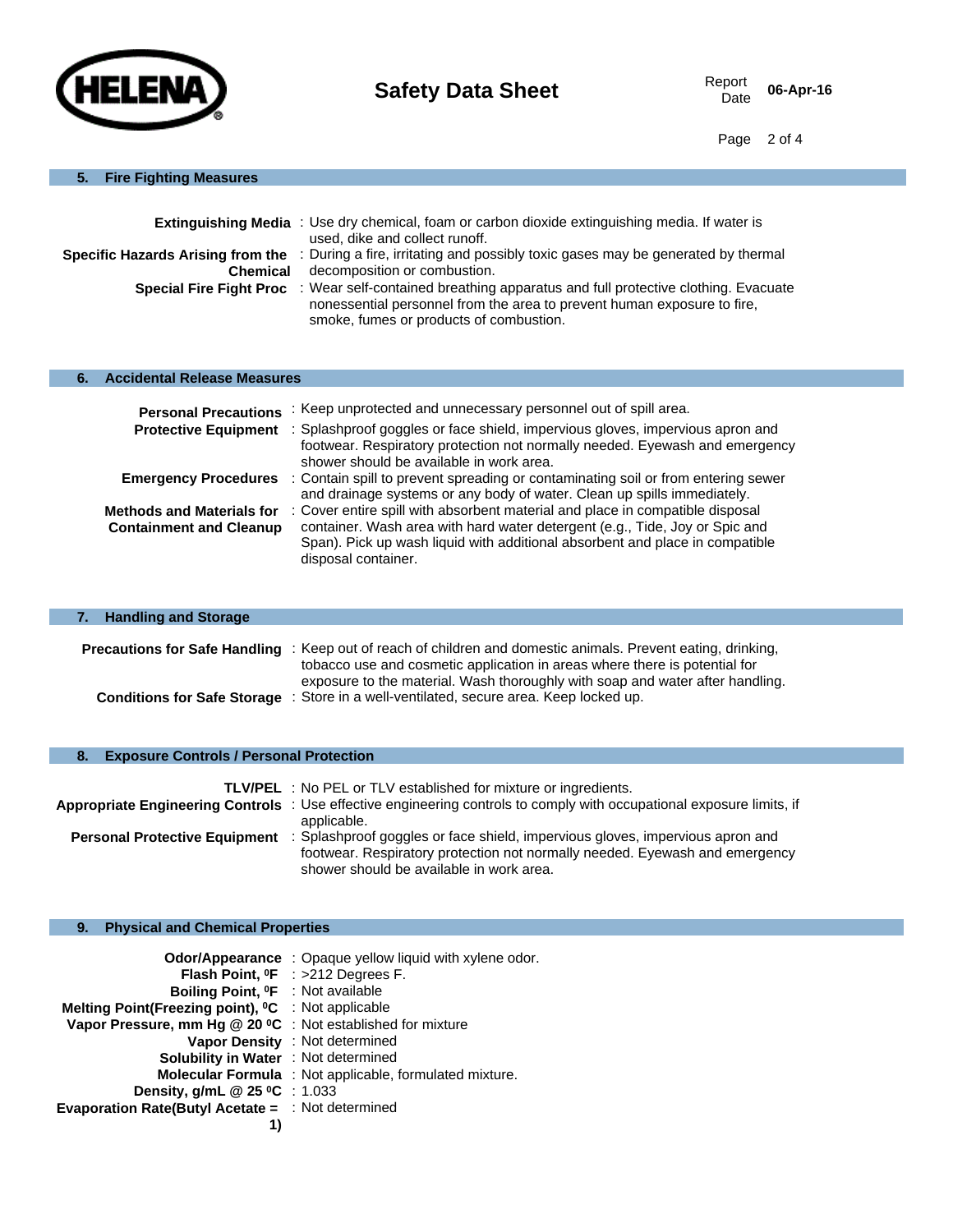

# **Safety Data Sheet** Report Report Data

06-Apr-16

Page 3 of 4

| <b>Octanol/Water Partition</b> : Not available        |                                                          |
|-------------------------------------------------------|----------------------------------------------------------|
| <b>Coefficient</b>                                    |                                                          |
|                                                       | <b>pH</b> : 6.6 (1% solution in water $@$ 77 Degrees F.) |
| <b>Flammable Limits (approximate</b> : Not applicable |                                                          |
| volume % in air)                                      |                                                          |
| Auto-ignition Temperature : 824 Degrees F.            |                                                          |
| <b>Decomposition temperature</b> : Not available      |                                                          |

## **10. Stability and Reactivity**

| <b>Chemical Stability : Stable</b><br>Hazardous Decomposition : None known<br><b>Products</b>                                      | <b>Reactivity</b> : Not reactive |
|------------------------------------------------------------------------------------------------------------------------------------|----------------------------------|
| <b>Hazardous Polymerization</b> : Will not occur<br><b>Conditions to Avoid</b> : None known<br>Incompatible Materials : None known |                                  |

# **11. Toxicological Information**

|                                              | Acute Toxicity (Oral LD50) : 1,750 mg/kg (female rat). Harmful if swallowed.<br>Acute Toxicity (Dermal LD50) : >5,000 mg/kg (rabbit). Not classified as hazardous under 29 CFR 1910.1200                                                                                                   |
|----------------------------------------------|--------------------------------------------------------------------------------------------------------------------------------------------------------------------------------------------------------------------------------------------------------------------------------------------|
|                                              | (2012).                                                                                                                                                                                                                                                                                    |
|                                              | <b>Acute Toxicity Inhalation LC50</b> : 2.55 mg/L/4 hours (female rat). Not classified as hazardous under 29 CFR<br>1910.1200 (2012).                                                                                                                                                      |
| Likely Routes of Exposure : Skin, inhalation |                                                                                                                                                                                                                                                                                            |
|                                              | <b>Skin Irritation</b> : Moderately irritation (rabbit). Causes skin irritation.                                                                                                                                                                                                           |
|                                              | <b>Eye Irritation</b> : Severely irritating (rabbit). Causes serious eye irritation.                                                                                                                                                                                                       |
|                                              | <b>Skin Sensitization</b> : Not a sensitizer (Guinea pig)                                                                                                                                                                                                                                  |
|                                              | Carcinogenic : Not listed by IARC, NTP or OSHA.                                                                                                                                                                                                                                            |
|                                              | Chronic Effects : Propiconazole: Caused increased incidence of liver tumors at extremely high<br>doses in male mice. Propylene glycol: Reported to cause central nervous<br>system depression, headache and nausea. Chronic dietary exposure caused<br>kidney/liver injury in lab animals. |
|                                              | Other Hazards : Specific Target Organ Toxicity-Single Exposure: May cause respiratory irritation.<br>May cause drowsiness or dizziness.                                                                                                                                                    |

#### **12. Ecological Information**

| <b>Ecotoxicity</b> | : Azoxystrobin/Propiconazole: fish 96-hour LC50 470 ppb/0.83 ppm; Green algae<br>5-day EC50 106 ppb/0.72 ppm; Invertebrate 48-hour EC50 259 ppb/3.2 ppm;<br>Bird 14-day LD50 > 250 mg/kg/2,510 mg/kg. |
|--------------------|-------------------------------------------------------------------------------------------------------------------------------------------------------------------------------------------------------|
|                    | <b>Persistence and Degradability</b> : Azoxystrobin and Propiconazole = not persistent in soil                                                                                                        |
|                    | <b>Bioaccumulative Potential</b> : Azoxystrobin and Propiconazole = low bioaccumulation potential                                                                                                     |
|                    | <b>Mobility in Soil</b> : Azoxystrobin=moderate mobility in soil: Propiconazole=low mobility in soil                                                                                                  |
|                    | Other Adverse Effects : For the active ingredients, azoxystrobin and propiconazole, both sink in water<br>(after 24 hours).                                                                           |

| 13. Disposal Considerations  |                                                                                                                                          |
|------------------------------|------------------------------------------------------------------------------------------------------------------------------------------|
| <b>Waste Disposal Method</b> | : This material must be disposed of according to Federal, State or Local<br>procedures under the Resource Conservation and Recovery Act. |